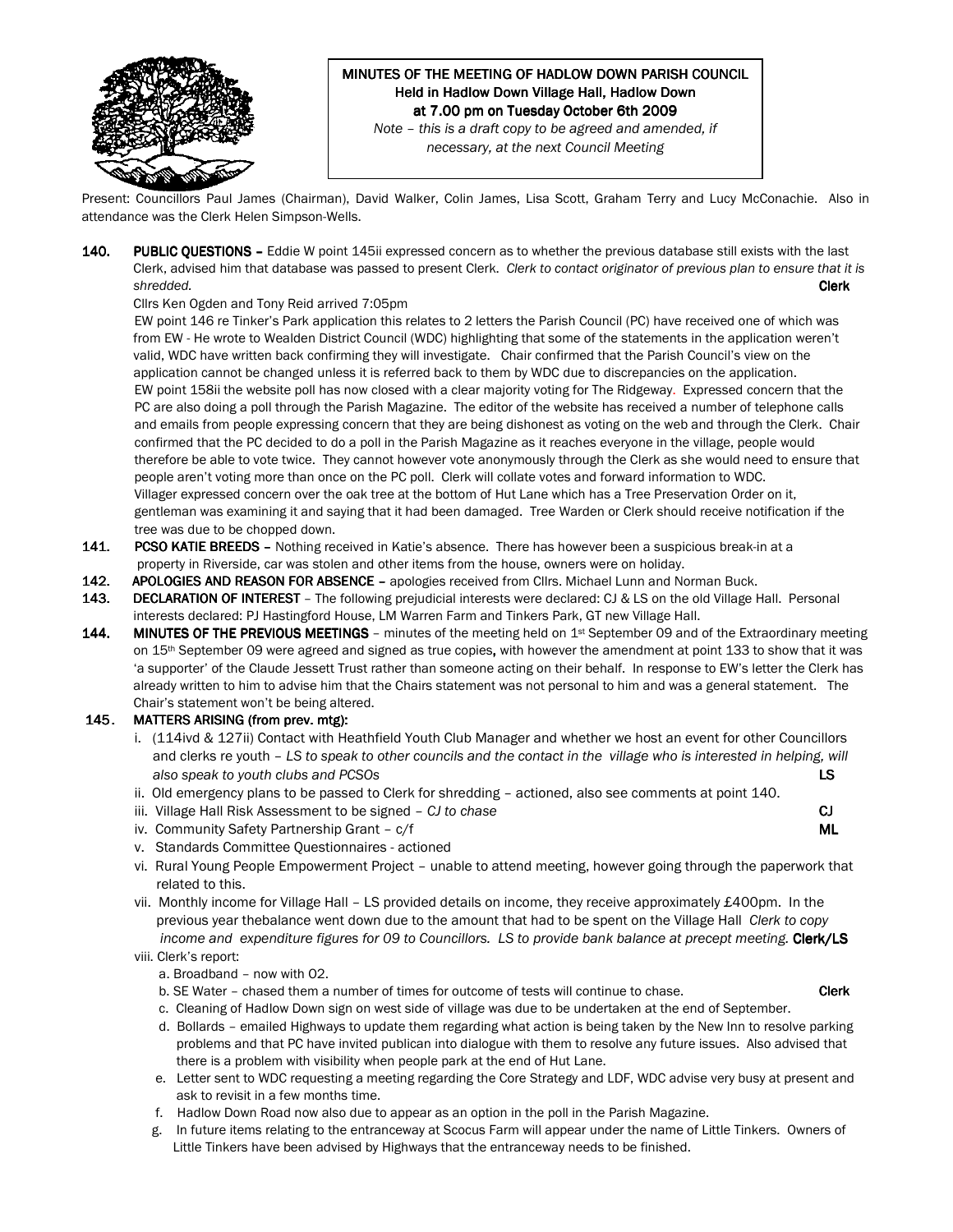- h. Highways sorted potholes in Five Chimneys Lane week beginning 7<sup>th</sup> Sep and were also due to cut back the foliage looking up towards School Lane. Carriageway patching work also to be undertaken on Tinkers Lane and Riverside.
- i. More powers for Parish and Town Councils no action taken as email from a lobbying group.
- j. Annual return now on display on notice boards
- k. Response sent to East Sussex Fire and Rescue Services questionnaire regarding spending and improvements to service.

# 146. PLANNING APPLICATIONS:

WD/2009/1979/F - CART LODGE, STONEHURST LANE, FIVE ASHES TN20 6LW - Removal of the earth bank and erection of fence and gate – The Parish Council recommend approval of this application, we consider this an improvement of the appearance from the road.

WD/2009/1944/F – WARREN FARM, SHEPHERDS HILL, BUXTED TN22 4PY – Erection of 2 stables and adjoining tack room – The Parish Council recommends approval of this application.

WD/2009/2024/F - HUGGETTS FURNACE MILL, STONEHURST LANE, FIVE ASHES TN20 6LL - Small single storey lean-to extension - The Parish Council recommends approval of this application.

WD/2009/1965/LB - HASTINGFORD HOUSE, HASTINGFORD LANE, TN22 4DY - Proposed repairs to roof - The Parish Council strongly recommends approval of this application.

WD/2009/2067/F - RIVERSIDE HOUSE, RIVERSIDE, BLACKBOYS TN22 4EY - Machinery, trailers and log store building - The Parish Council recommends approval of this application.

# GRANTED PLANNING PERMISSION: GRANTED PLANNING PERMISSION:

WD/2009/1479/FA - BOLTON HOUSE, FIVE CHIMNEYS LANE TN22 4DX - Retention of two bay timber garage without complying with condition 5 of planning permission WD/2007/1076 (use of building by Longbottom Wright Building Co. only)

WD/2008/2640/LB - 2 HADLOW HOUSE, MAIN ROAD, TN22 4EP - Conversion of stair lobby into bedroom and installation of roof lights to existing roof

WD/2009/1536/F - LYNX HOUSE, SCHOOL LANE TN22 4JE - Retention of existing permitted use of existing barn as office with associated photographic studio (B1 use)

# REFUSED PLANNING PERMISSION:

None received

Correspondence received regarding Tinkers Park application - Two items of correspondence have been received regarding the Tinkers Park application, Clerk has sent a response to one and the other from EW discussed at point 140. Will probably go before WDC planning committee on 22<sup>nd</sup> October. TR asked what the PCs response had been to the application. The PC approved the application with some reservations and asked for conditions to be added. Member of PC will attend WDC meeting to try and ensure that the PCs conditions are agreed to.

147. REPORTS FROM CLLR. TONY REID, ESCC & CLLR. KEN OGDEN WDC - TR advised that they are working on budgets at present. Expecting 3% council tax rise next year, the next few years will be challenging with a 10% cash deduction in grants. Gives the council an opportunity to do things better, speaking with Kent, Brighton and Hove and Surrey Councils to try and do things more efficiently. Chair raised that in West Sussex there are a lot of red patches in the road that really stand out, would East Sussex be doing this? TR advised that they do speak to other councils and have just appointed a new Assistant Director for Highways – Karl Taylor. They are hoping to do more with West Sussex. West Sussex have spent more on Highways than East Sussex, although East Sussex have spent more on other budgets. PC complained to TR about the state of the surface of the roads. DW asked how ESCC can forecast a council tax increase when inflation has gone down, TR advised that ESCC costs and demands on services have gone up by 6%, these don't relate to the CPI or RPI.

KO advised that WDC have got to save £2 million on their budget, they are doing this by not replacing staff when they leave unless it is imperative in which case the person would be put on a short-term contract. Planning department are looking at running the one in Eastbourne as well. Spending £142,000 on bringing the plans onto computers, this will then save £40,000 per year. Preparing factual facts for those struggling paying their mortgage. KO confirmed that the PC will be informed of changes to any TPOs. Chair advised that it is important that WDC officers keep in contact with the PC and keep them informed. Maresfield recycling transfer depot will open on the 16th or 20th October. Cllr. TR left the meeting.

 PC raised with KO regarding Southview, Wilderness Lane asking under what authority the windows were put in as they go against the design and access that was agreed. KO to investigate KO in the KO in the KO Cllr. KO left the meeting.

- 148. BANK RECONCILIATION:  $-$  Bank reconciliations for  $26th$  August and  $25th$  September 09 agreed and signed as correct. 149. OTHER FINANCE MATTERS
	- i. Revised salary scale wef  $1<sup>st</sup>$  April 09 Clerk updated Councillors on the new salary scale, backdated pay will be made in November.
	- ii. Fingerpost quotes 2 quotes received, agreed on one for £350. Clerk to arrange for work to be done and forward copy of quote to Highways **Clerk** Clerk **Clerk** Clerk Clerk Clerk Clerk Clerk Clerk Clerk Clerk Clerk Clerk Clerk
	- iii. 2nd precept payment received of £8998.50
- **150. ACCOUNTS FOR PAYMENT:** The following were agreed for payment: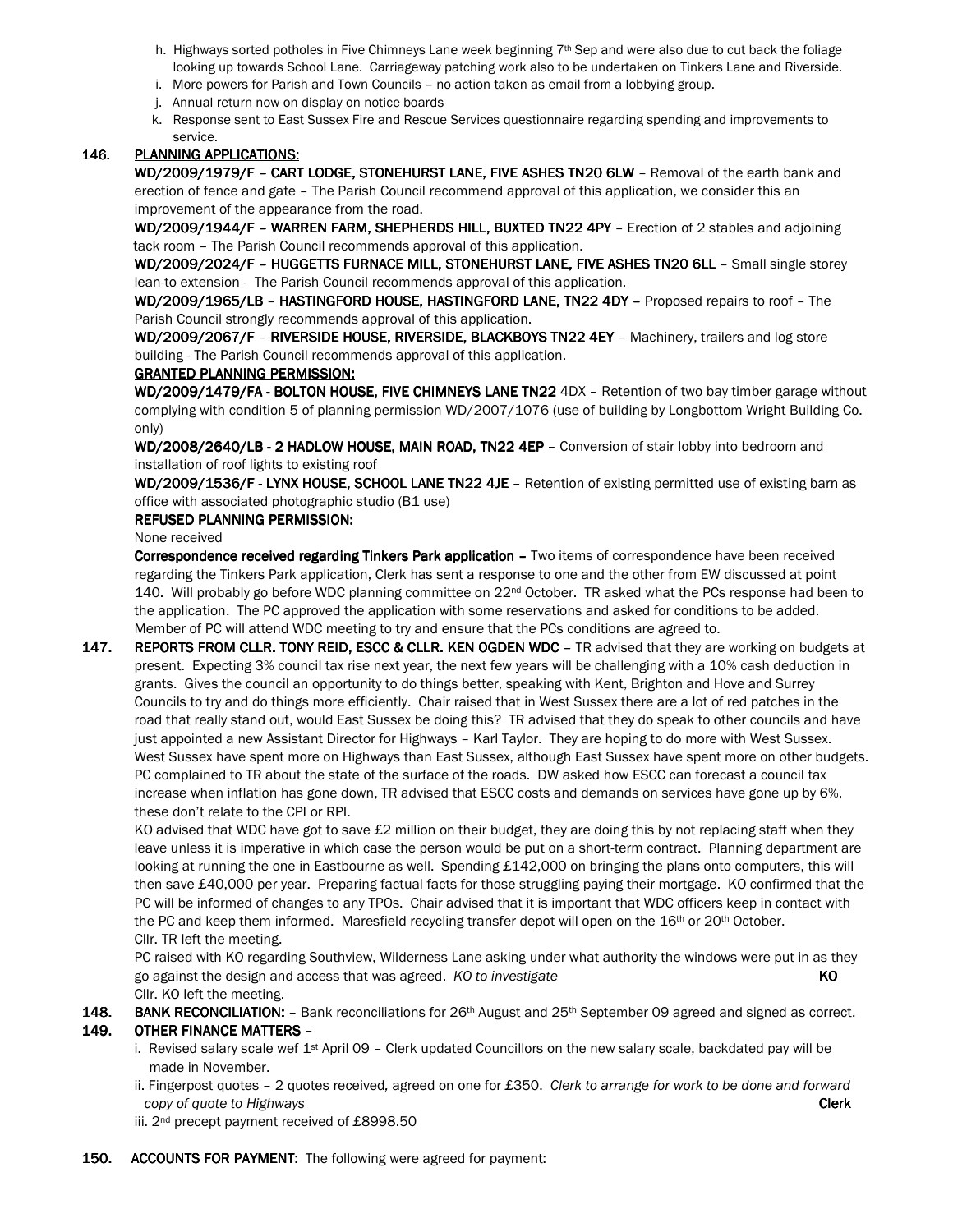- i. Helen Simpson-Wells. Salary £621.75 includes £19.20 for mileage, £98.74 training hours and £2.34 expenses. £460 already paid by standing order, therefore cheque raised for £161.75.
- ii. BT £452.41 by direct debit, £319.28 charged in error will be re-credited to bank account.
- iii. Viking Direct stationery £37.56
- iv. Madasafish by direct debit £17.10
- v. Michael Lunn travel expenses £17.20
- vi. Inland Revenue £773.99
- 151. PLAY AREA Pathfinder funding agreement received for signing, clause 2 to be amended to say: "The Delivery Organisation is required to demonstrate that it shall obtain best value for money in the carrying out of the required works". Agreement signed by chair, Clerk to return to WDC together with a copy of the letter from our insurance company **Clerk**  $\blacksquare$

 Discussion held on the procedure to make payments to cover expenditure. The Hadlow Down Playing Field committee will be acting as agents for the PC. It shouldn't be a problem for the PC to raise cheques on a fortnightly basis as required.

 Clerk advised of the charges that RoSPA make for a post installation inspection and for an annual inspection, LS and LM advised that there were people on their playground training who also do them. ESCC will do the initial inspection for free.

DW left the meeting at 8:45

- 152. DOMAIN AND EMAIL ADDRESSES ML has provided details of available domains and quotes for website design and build and hosting. Agreed to hadlowdownpc.org. Clerk to contact ML to confirm domain name and will obtain further quotes. **Clerk** the contract of the contract of the contract of the contract of the contract of the contract of the contract of the contract of the contract of the contract of the contract of the contract of the contract o
- 153. NEW VILLAGE HALL Documents already been passed to Councillors. Consensus to build a new Village Hall and that it should be on the Playing Field. New Village Hall came high as a priority on the Village Strategy Plan. Rachel Lewis has agreed to be the chair of the new Village Hall Committee. Proposed that Parish Council commit to replacing the Village Hall at the Playing Field site. All in full agreement. GT would like to have a meeting to thrash out ideas and for the people involved to get together. Proposed that GT commence with the setting up of an advisory committee subject to point 50 of the PC's Standing Orders. All agreed. Details of committee and terms of reference to be agreed at a later meeting. PC thanked outgoing New Village Hall Committee for all their hard work and welcomed the new committee.
- 154. NOTICE BOARD OUTSIDE THE VILLAGE HALL Clerk received an email requesting that a notice board be put up on the side of the Village Hall for social events within the village. It was felt by the PC that anything that can be done to encourage the use of the old Village Hall would help the new Village Hall. Agreed that once the new notice board is received that the old one could be used for social notices however it would need refurbishing. PJ to take a look at the old one when the new one is up **PJ**  $\blacksquare$
- 155. PLAYING FIELD Concern expressed over the number of private entrances onto the playing field, there are Health and Safety issues and also concern over the safety of children as there is now more than one entrance/exit. It was suggested to replace the fence and ask those who have removed the hedge to replace it. All entrances to the Playing Field other than the main one should be closed forthwith. Clerk to write to those with entrances requesting that they close them as it is felt that they are a risk, Clerk to be provided with names and addresses of those concerned. PJ to seal hole to Playing Field. **Clerk/PJ** and the control of the control of the clerk of the clerk/PJ and the clerk/PJ LS left 9:10
- 156. LDF & CORE STRATEGY Buxted have sent a copy of their strategy to Clerk, copy of ours has been forwarded to them.
- 157. RISK ASSESSMENT Playing Field ditch due to be in filled later in the week.

# 158. CLERK'S MATTERS:

- i. Hours checked agreed and signed.
- ii. Main Road Article appearing in October edition of Parish Magazine requesting that villagers contact Clerk with their votes for a road name, the results of the vote will then be given at the PC meeting on 3<sup>rd</sup> November and be forwarded to WDC. WDC have advised that the following road names are unsuitable: Heathfield Road, Hadlow Down Ridgeway and St Mark's Road. Royal Mail would gradually add the addresses to their system however this could take a few years to do, although the road sign would go up quickly. South Beacon Road was suggested due to its historical links however this was too late to add it as an option for the poll. It has been raised by some villagers that only those who live in Main Road should be allowed to vote. Clerk has been sent a copy of the website poll by the website editor.
- iii. Visit to Houses of Parliament booked for February
- iv. Rights of Way report will send a report in a few weeks time. At present ESCC are consulting on putting a seasonal TRO (Traffic Regulation Order) on green lane at Dog Kennel Lane.
- v. Website 3 photos of Councillors now on website, pictures to be taken of others and put on website.  $GT$
- vi. BT adoption of local red telephone kiosk article in October edition of Parish Magazine, to be discussed at PC meeting on 3rd November.
- vii. WDALC comments on planning development WDALC have written to WDC Planning Policy group advising that "Wealden District Association of Local Councils support the view that S106 development contributions, as per